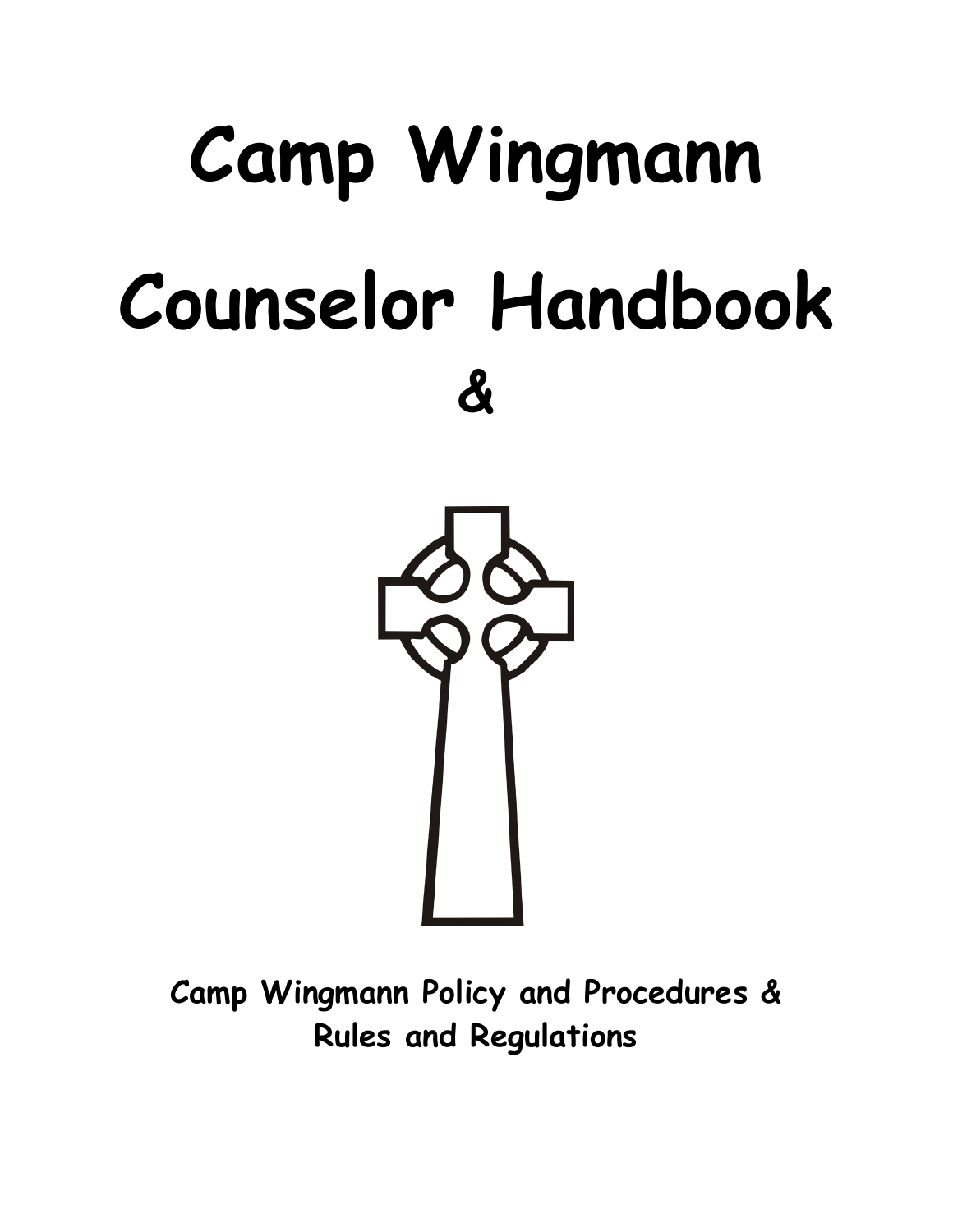# **Emergency Procedures**

# **A. Lost Camper**

It is rare to have an actual 'lost camper'. Many times the camper in question has just returned to a cabin, is taking a walk, or has just not communicated their whereabouts to a counselor. However, there is always the need to be concerned if someone is not present with your group when they should be. This situation requires calm thinking and quick response.

- o At first notice of a missing camper, the counselor should check with their counselor and with their cabin mates. If feasible, they can then check the cabin, bathrooms, and the area around the event.
- o Check with cabin counselors concerning homesickness, illness, unusual behavior or events, etc.
- o If a camper is still not located, the counselor should report immediately to the Assistant Directors and the Executive Director. Then following will happen:

**1.** Director with one volunteer will take the camp vehicle with a cell phone and check the ball field, ropes course, perimeter of camp on road, all while calling out the camper's name. They will then return to the camp office if camper is not found.

**2.** Assistant Director, with a cell phone, will take one volunteer and check the lakefront building, lakefront area, Duplex, cottage, and the Lodge… all while calling out the camper's name. If camper is not found they will return to the camp office.

**3.** Head Counselor/ Assistant Director #2, with cell phone, and one volunteer and check all cabins, the chapel, the mess hall and gym all the while calling out the camper's name. If camper is not found they must return to the camp office.

**4.** The nurse needs to stay in the camp office and monitor the phone. The nurse will also check all medical forms for that camper.

**5.** When all have reported back to the camp office, if the camper has not been located, the Executive Director will contact the child's parents and the sheriff's department. The Chaplain and Assistant Directors will keep things calm and camp running as usual. All other staff and counselors should continue program and activities as planned.

# **B. Emergency Procedures: Lightning Storms**

Lightning is a quick and deadly force of nature. Central Florida is the lightning capital of the world. Every year people are killed by lightning. Whenever there is a storm, it is best to use extreme caution and to be safe. Equipment and activities can be replaced, people cannot. It is important to remember that while a fast response to a lightning storm is needed, it should not occur at the expense of safety. Panic never works and is, in fact, very dangerous. Whenever you see a lightning strike or hear thunder, you should begin to put a plan into action. It is important to remember that storms have their strongest lightning on the leading edge of the storm, and the strikes happen often before the rain begins to fall. Do not wait until the storm is in full swing before making a decision. When enacting a lightning plan, be calm and assertive. Give clear directions and remember to take a head count of all present. In all storms, stay away from bodies of water, open fields, and all tall trees (the only safe place is in sturdy building). Do not use phone, showers, computers, metal objects (such as aluminum boats, golf clubs, etc,). Where to go and what to do:

• If at the Lake (Swimming): At the first sign of lightning or after hearing thunder, clear the swimming area. All swimmers must immediately get out of the water and in to the lake front building. Take a head count. Do not leave until the storm has passed. Do not go near the water or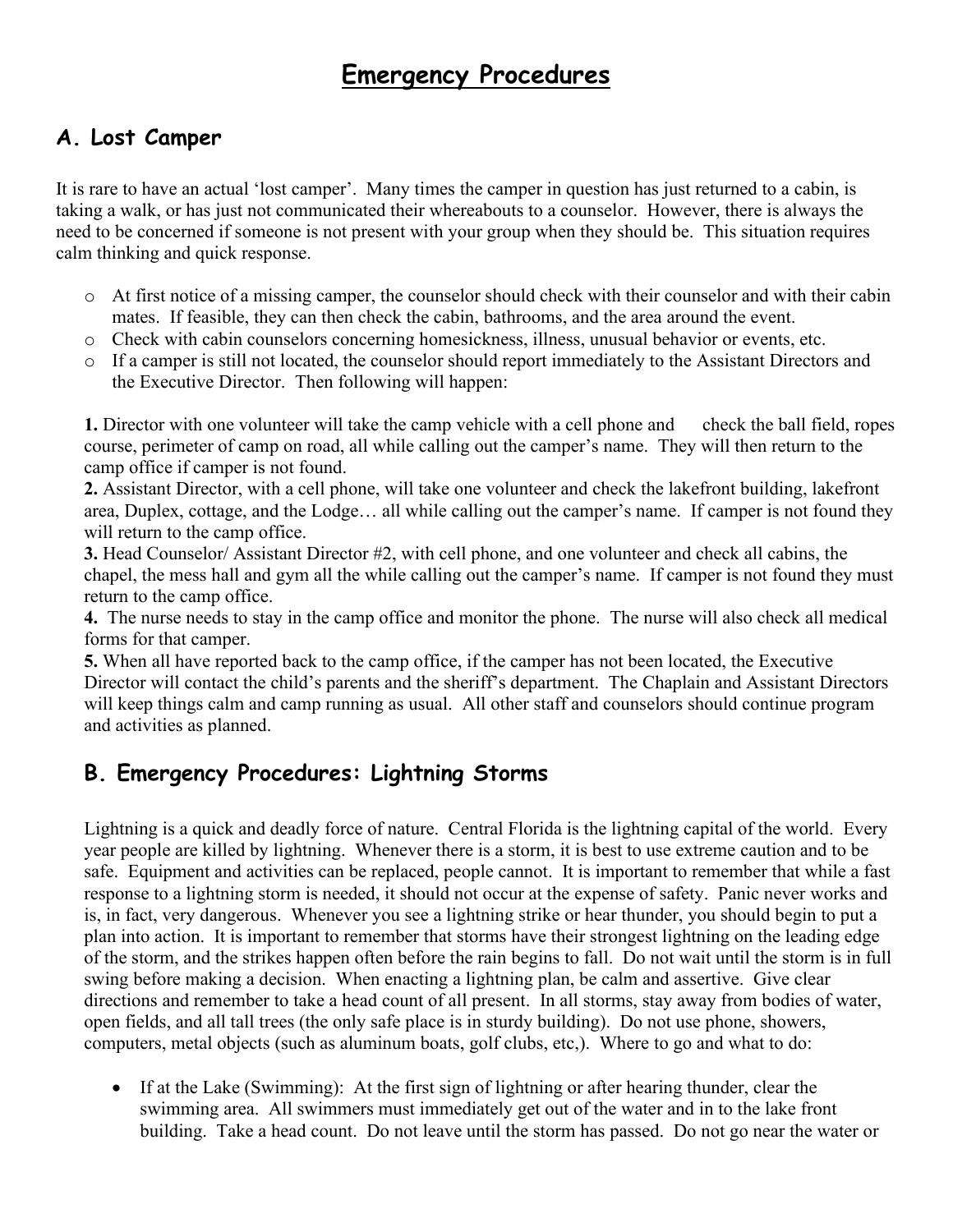use a phone unless absolutely necessary. If the storm continues for a long period of time the Directors will come and instruct you and where you are to go.

- If you Kayaking, Sailing, or Canoeing: At the first sight of lightning or after hearing thunder, blow the whistle to clear the lake. Use sign of paddle held straight in the air as a sign to clear the lake. Gather all campers and counselors in lake front building and take a head count. Do not go near the water or use a phone unless absolutely necessary. If the storm continues for a long period of time the Directors will come and instruct you and where you are to go.
- If you are doing Field activities (Ropes, Archery, Ball Field, Sports, etc.): At the first sign of lightning or the sound of thunder, clear the fields and go to the gym. Do not gather in the woods or under trees… go to the gym and take a head count. Stay until Directors give the all clear.
- Louttit Lodge, Gym, Cabins, Water Front Buildings, Chapel: These are the 'safe places' we can go to. If a storm occurs while gathered in these places you are to stay until the storm has passed. Keep everyone calm and wait it out. Take a head count.

The key to dealing with storms is to remain calm and keep the campers and yourself safe. Make sure you have everyone in your group. If you are paying attention to your surroundings then you will not be caught off guard.

# **C. Emergency Procedures: Fire Drills**

#### Main Camp Area:

In the event of an emergency fire, the main camp bell will ring continuously. Upon hearing this, cabins and buildings should be evacuated as follows:

• Those in all Cabins, Yates Hall (the ol' Mess Hall), Chapel, Duplexes, Cottage, Gym, and Lake Front building will go, with their groups, to the cross by the lake. Have the groups sit down in a circle, take a head count and keep everyone calm. **Counselors are to send one runner to alert the executive director of fire alarm.** Stay there until the Directors give the all clear to return to your area.

#### Louttit Lodge:

- If the fire alarm goes off, everyone must evacuate the building immediately. Lead everyone out of the building and gather at the flag pole in front of the Lodge and do a head count. All kitchen staff are to gather in a circle, again do head count. The Assistant Director will send a runner to to the Director's house. Again, once all are evacuated, **If the executive director is not present then the assistant director, will send a runner to get him/her immediately.**
- The Assistant Director will then go to each group to ascertain that all are present, including the nurse. Everyone is to stay outside by the flag pole in their groups and remain calm until the Director gives the all clear.

# **D. Emergency Procedures: Hurricanes**

• If a hurricane is threatening Florida and is within 2 days of reaching Camp Wingmann, the staff will call all parents to come immediately to pick up their children. When all campers have been picked up, all staff will then be sent home. This evacuation of camp will occur no less than 24 hours prior to the possible arrival of the storm. **Summer Camp cannot and will not stay to 'ride out' the storm.**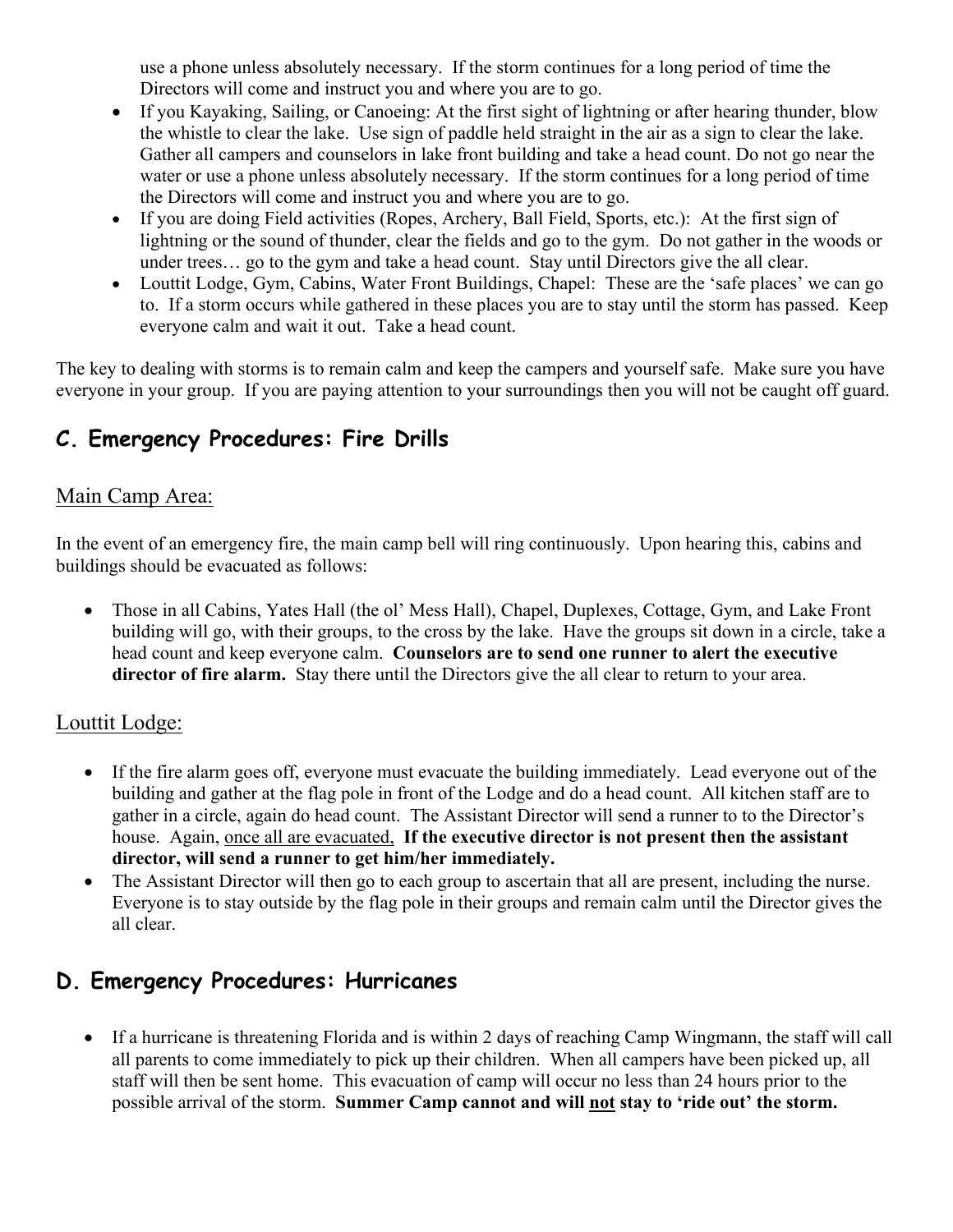# **E. Emergency Procedures: Tornadoes**

Tornadoes create a very dangerous and immediate situation. The Directors have weather apps on their phones with warnings and the office has a weather radio. The weather is monitored with the weather bureau 24/7. Here is what to do if a tornado warning is issued:

- Campers and staff will gather in the Lodge and sit, with the doors closed, in the inner halls of the wings until the danger has passed.
- Secondary shelters for the old part of the camp are the hallways of the Rectory and Retreat House with all doors closed. These are used if reaching the Lodge is not possible due to time or severity of the weather conditions.
- If you are caught in a cabin with no warning and no time to seek other shelter, then have everyone get under the bunk beds and cover their heads.

# **F. Emergency Procedures: First Aid**

**This is not intended to be a replacement for the course in first aid.** This is a resource of what to do in certain situations. The main thing to remember is to keep yourself and those around you calm while still responding to the situation at hand. Panicking can be just as harmful as what is going on. Here are some basic guidelines for first aid situations that may arise around the camp.

- For small scrapes, cuts, bits, scratches, bumps, and bruises: Clean affected area with soap and water and use a band-aid. If in doubt call the nurse.
- If injury needs attention beyond step I and the person is fairly ambulatory (is able to walk) and is lucid (not dizzy, feverish, hobbling, etc): Take them to the nurse for attention. Examples of this would be a badly scraped knee or elbow, or a cut on the hand.
- For more serious injuries (i.e. severe bleeding, broken bones, unconsciousness, dizzy, possible head injury): Keep the person still and apply basic first aid (pressure to wound, non-movement (watch for signs of shock). Send for nurse immediately. Do not try and move them.
- Snake bites and allergic reactions (bee, wasp, hornet, or scorpion stings, and spider bites): These require immediate attention. Get the nurse or get the camper to the Lodge as quickly as possible. If the camper has medication with them (asthma inhalers, epi-pens) then use as directed.
- Heat Stroke or Heat Exhaustion: Get the person out of the sun and keep them still. Fan them and give water in small amounts. Send for the nurse immediately.
- **In case of a camper throwing up in the cabin**: Contact nurse and keep the camper calm. If it is possible, take the camper to the nurse at the Lodge.
- **To clean up vomit:** Use No-Vom (kitty-liter with Lysol) this is found in the labeled milk jugs or in the 2 liter coke bottles in each cabin and various areas around the camp. **When cleaning vomit please use plastic gloves.** Generously pour the no-vom on the vomit and allow it to soak up as much as possible… let it stand for a few minutes. Use the 'special broom' and dust pans that are designated for this purpose to sweep up the no-vom. These 'special' tools are located in the laundry room at the Lodge. **Do not use the vacuum cleaner to clean up the no-vom!**
- Once it is cleaned up, the broom and the dustpan MUST be washed and sanitized in the mop sink in the room with the water heater at the Lodge by placing the broom in a bleach solution and spraying down the dustpan with bleach and then rinsing.

In the case of out of camp trips, all leaders should have their cell phones, which is used in emergencies. All staff are trained in basic CPR and first aid and should respond to any emergencies they see. All life guards are to be certified in CPR with all certifications on file in office.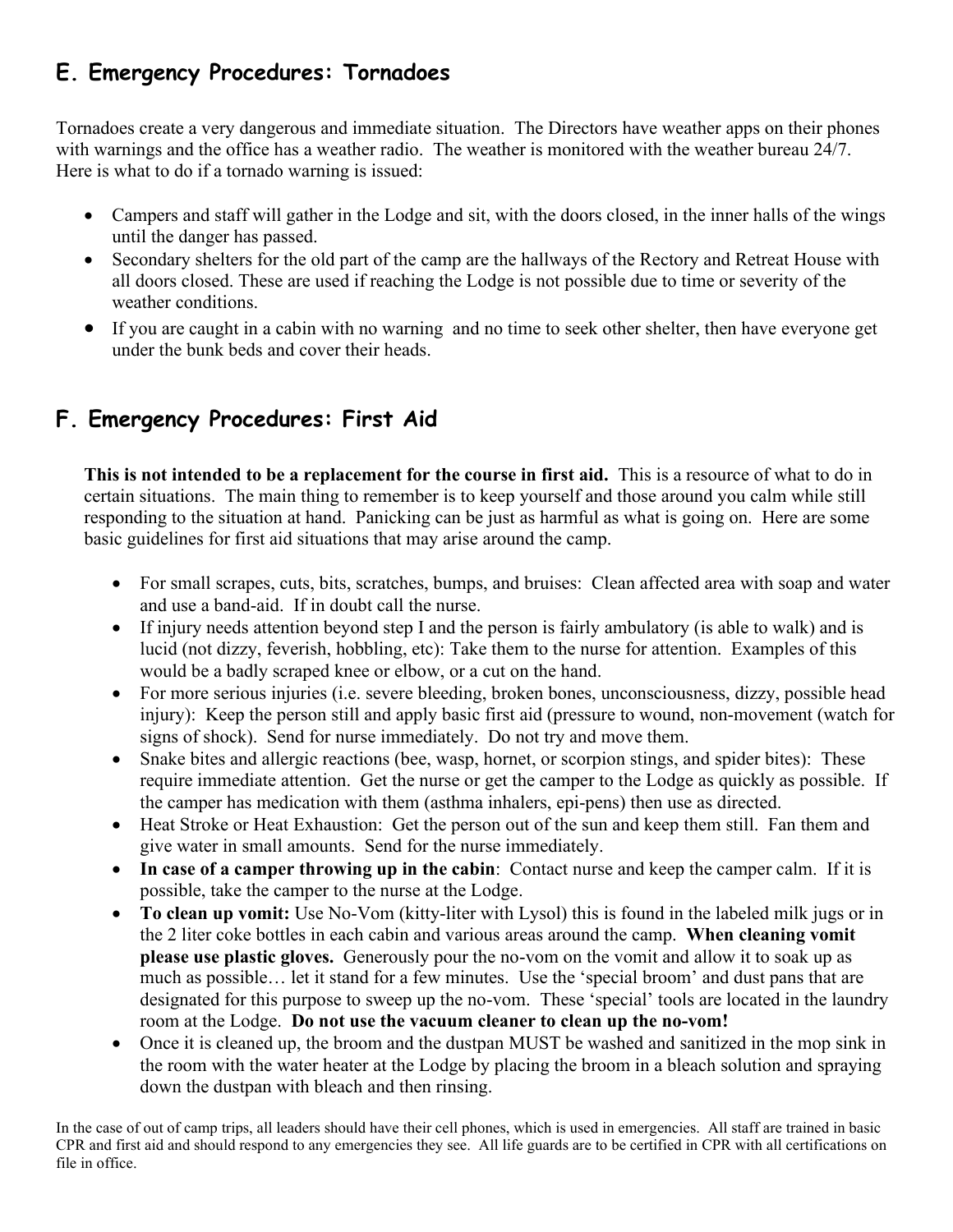# **General Policies and Procedures**

# **A. Waterfront Policy**

Trout Lake is an awesome place for our campers to enjoy water activities. But with any lake in Florida there are dangers and concerns which must be addressed. It only takes a second for someone to disappear under water and be in serious trouble. These policies are in place for the safety of all participants. *Failure to abide by these can result in being banned from all lake activities*.

- o The head life guard is in charge, with other life guards next in authority. They can and will boss everyone at the waterfront. Obey them.
- o In case of an alligator sighting all swimmers are to immediately leave the lake. We do not wish to alarm swimmers and create panic so if sighted alert lifeguard with the word "puppy in the water" and then aid in getting everyone out of the lake.
- o All rules listed on signs are in effect at all times.
- o Under the horseplay rule, no one pushes anyone off either dock.
- o There is no running on the docks.
- o No kayaking or canoeing with a counselor accompanying group. This means that a counselor has to be kayaking or canoeing.
- o When campers are in the water, life guards are to never to take their eyes off swimmers… even if life guard is engaged in conversation.
- o Life guards are to ensure that campers follow the 'buddy system' when campers are to swim. This means each camper is swimming with another person in arms length.
- o Life guards are to stop any behavior which they deem unsafe or risky.
- o If the lifeguard sees lightning or hears thunder, no matter how distant, they are to order everyone out of the water immediately. This includes boaters.
- o In case of lightning and/or thunder lifeguards with counselors can take swimmers to the gym and if lightning and/or thunder is not seen or heard for 15 minutes then they can resume lake activates.
- o All life guards are to be Red Cross or YMCA current certification. A copy of said certification must be on file in the office prior to them serving as lifeguard at Camp Wingmann… this includes fall and spring season activities.
- o **No swimming, kayaking, canoeing or any other water activity is to be done after dark.**

# **B. Ropes Course Policies and Procedures**

Our ropes courses, both low and high elements, offer campers a chance to learn the art of team work and to challenge themselves mentally and physically. While it is a lot of fun this can be a very dangerous activity if done incorrectly. These are put in place to ensure that everyone has a fun and safe experience.

- o The Lead Ropes Course Facilitator is in charge, with other ropes course facilitators next in authority. Obey them.
- o Safety is paramount… it is the most important thing. Facilitators are to stop any behavior they deem risky or unsafe. *Be alert!*
- o If a facilitator sees lightning or hears thunder, no matter how distant, all rope activities are to cease. Take everyone to shelter in the gym. If lightning is not seen and thunder not heard for 15 minutes then rope activities can resume.
- o No one is to go on the high rope elements unless at least two Camp Wingmann facilitators are present and in charge of the activity.
- o All Facilitators are to be trained by a designated senior ropes leader. That person is hired to lead training by the Executive Camp Director. Trainers are to have at least one year of leading ropes experience in order to be considered.
- o Facilitator to camper ratio must not exceed 12 to 1.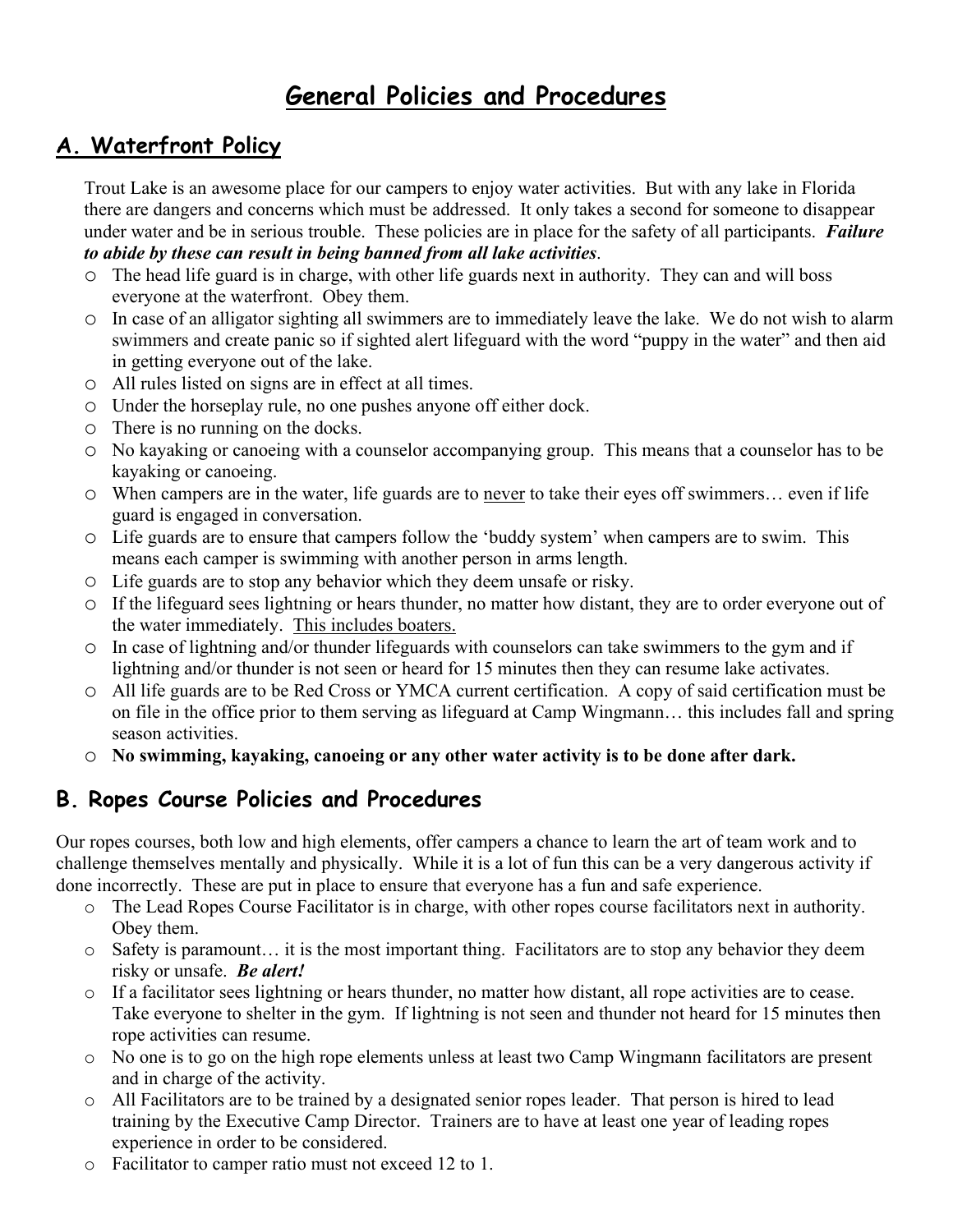- o High Ropes gear must be used and inspected by facilitator. *After the participant has put on gear it must be inspected at least twice to ensure it is on and working properly.*
- o Nobody is to be forced or pressured to go on the high rope elements. While we encourage and challenge everyone to push their boundaries we are not to belittle or demean anyone who refuses to go.

# **C. Wildlife Policy**

At Camp Wingmann we have some really cool and beautiful wildlife. Some are harmless… while others… not so much. These policies are put in place for everyone's safety and for the safety of the wildlife.

- o Do not touch any wild life. You may observe but stay back a safe distance and do not bother them.
- o Do not kill the snakes. *It is not your job or responsibility to deal with nuisance wildlife, including snakes. Report all sightings of snakes to the director and let him deal with it.* Believe or not the nonpoisonous snakes are our friends and help us control rodents. Please leave all snakes alone.
- o If you see a raccoon, possum, or foxes out in the daytime, stay away from them and report it to the director. They are not normally day time animals and it could be an indicator that they have rabies.
- o If you see bats out, day or night, leave them alone as well. They often are carries of rabies.
- o We have many types of birds here. Give them space and leave them alone. You can observe them… better yet you can learn their names and their calls.
- o Any alligators observed are to be reported to the director. Gators six feet or more in length will be removed by the Florida Wildlife Commission. Before reporting a sighting to the Director please make sure you are not mistaking a cattail plant or turtle. *Even if you suspect an alligator report your suspension to lifeguards by telling them you thought you saw a puppy by the water. This is our code word to avoid panic. They will have everyone come out of the water.*

# **D. Policies concerning Visitors and Parents of Participants**

# **Visitors**

- o All visitors are to report directly to the camp office upon arrival. If a counselor sees a stranger around the camp, they should ask that person to report to the office and direct them to there.
- o If a counselor wants to have a visitor come during a camp session, *they must clear it with the director before the invitation is issued.*
- $\circ$  If the visitor is staying for a meal or meals then it is expected that they will pay the going rate for that meal. Normally we do not offer any facilities for overnight visitors. However, at the discretion of the executive director, volunteers may be allowed to stay provided a space can be found.

# **Parents and Campers**

- o At opening day (normally at registration) parents are asked to list the names of the persons who are authorized to pick up the camper. On the closing day, or at any other time, only the designated parent or guardian on that list can sign for that child. *A camper will not be released to anyone who is not on the check out list. If there are misunderstandings, you must refer to the Registrar, Executive Director, or the office manager.*
- o There are to be no parent visitations during a camp session. They are welcome to come and observe the closing but it is a serious distraction when a parent visits during the session. *If there are misunderstandings then you must refer them to the director.*

# **E. Smoking and Alcohol Rules**

All camp staff are expected to live by a code of conduct at Camp Wingmann that prohibits the use of tobacco products (including any vapor products), alcohol in any form, illegal drugs of any kind.

o Smoking or 'Vaping' is prohibited at Camp Wingmann. There are no designated smoking areas on the grounds. If there is a question let the Executive Director deal with it.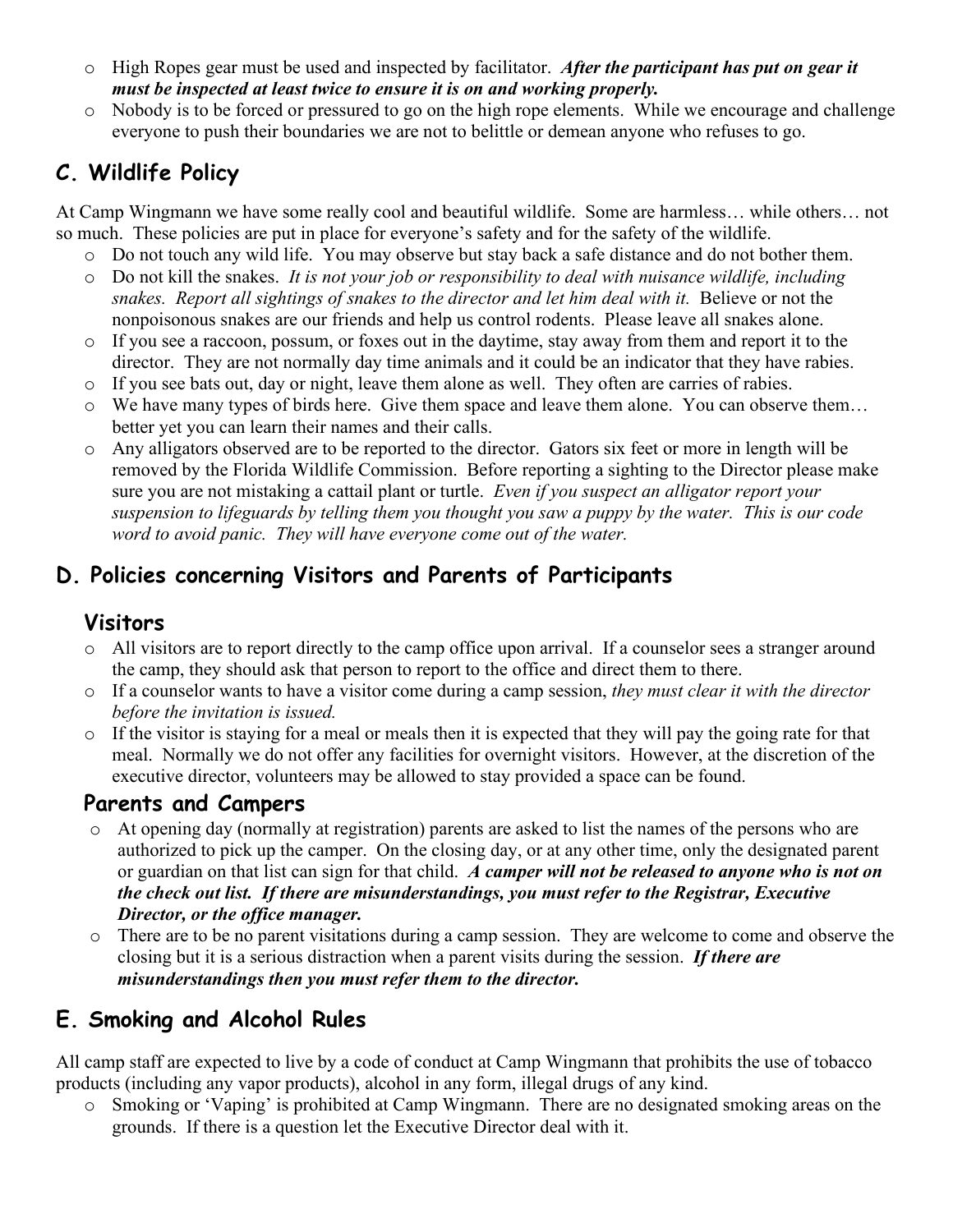- o Camp Wingmann is an alcohol free zone. The only alcohol allowed on campus is the wine used strictly at the Eucharist. If there is a question let the Executive Director deal with it.
- o Any medications brought on campus must be cleared with the nurse on duty for that week or weekend.

# **F. Firearms, Fireworks, Weapons**

- o It is prohibited to be in possession of the above items as well as firearms, fireworks, or other explosives.
- o Weapons are prohibited.

#### *For rules A and B… violations can result in immediate dismissal of employment and/ or being asked to leave Camp Wingmann.*

# **G. More General Rules for Camp Wingmann**

- o Personal pets are not allowed. The only exception will be seeing eyes dogs or teaching animals (such as snakes and other reptiles). Theses exceptions must be cleared by the Executive Director and be caged or harnessed appropriately.
- o Personal sports equipment, valuables and belongings are not insured by Camp Wingmann and are the sole responsibility of the owners. You are asked to keep all valuables that you might use (i.e. personal archery bow, basketballs, jewelry, electronic equipment, etc) either in your vehicle or just leave them at home. *Camp Wingmann can not be responsible for damage, theft, or loss of any personal items.*  Personal equipment use needs to be approved by the Executive Director.
- o Staff and clergy families may use the lakefront and swimming area during their free time provided there is a certified lifeguard present and on duty. There is absolutely no swimming at any time unless a certified lifeguard is on duty.
- o All boating activities (kayaking, sailing, canoeing, any kind of boat) requires the use of a life jacket. The life jacket must be of appropriate size and properly worn and secured. No exceptions.
- o All staff should submit proof of personal medical insurance or sign a 'no health insurance' waiver. All staff must also complete all health and medical release forms to be on file in the office.
- o Incident reports will be kept by the camp nurse concerning all injuries and visits. A medical loge will be present and kept. Should a counselor witness an accident or other incident, an incident report should be filled out and given to the camp nurse. Forms are available in the first aid room or in this packet.

# **H. Rules Concerning Vehicular Traffic**

- All personal vehicles are the responsibility of the owners. Staff vehicles should be parked in the Lodge parking lot, and should not be used unless authorized by the executive director.
- At absolutely no time should there be a camper in a vehicle belonging to a staff member. Any exceptions must have written consent from the parents or guardian of the camper. This is also true of siblings or family members.
- Any vehicle which comes on camp property during regular camp sessions should be driven at no more than 10mph. A counselor has the authority to stop a fast moving vehicle and remind the driver of the presence of children on camp grounds.
- Counselors should be aware and make campers aware that an active road does run through the camp. They should always check for traffic and moving vehicles before crossing the road and going through "the jungle".
- Please maintain the 10mph speed limit at all times… even on the 'days off'. We have not only people on the campus but also wildlife.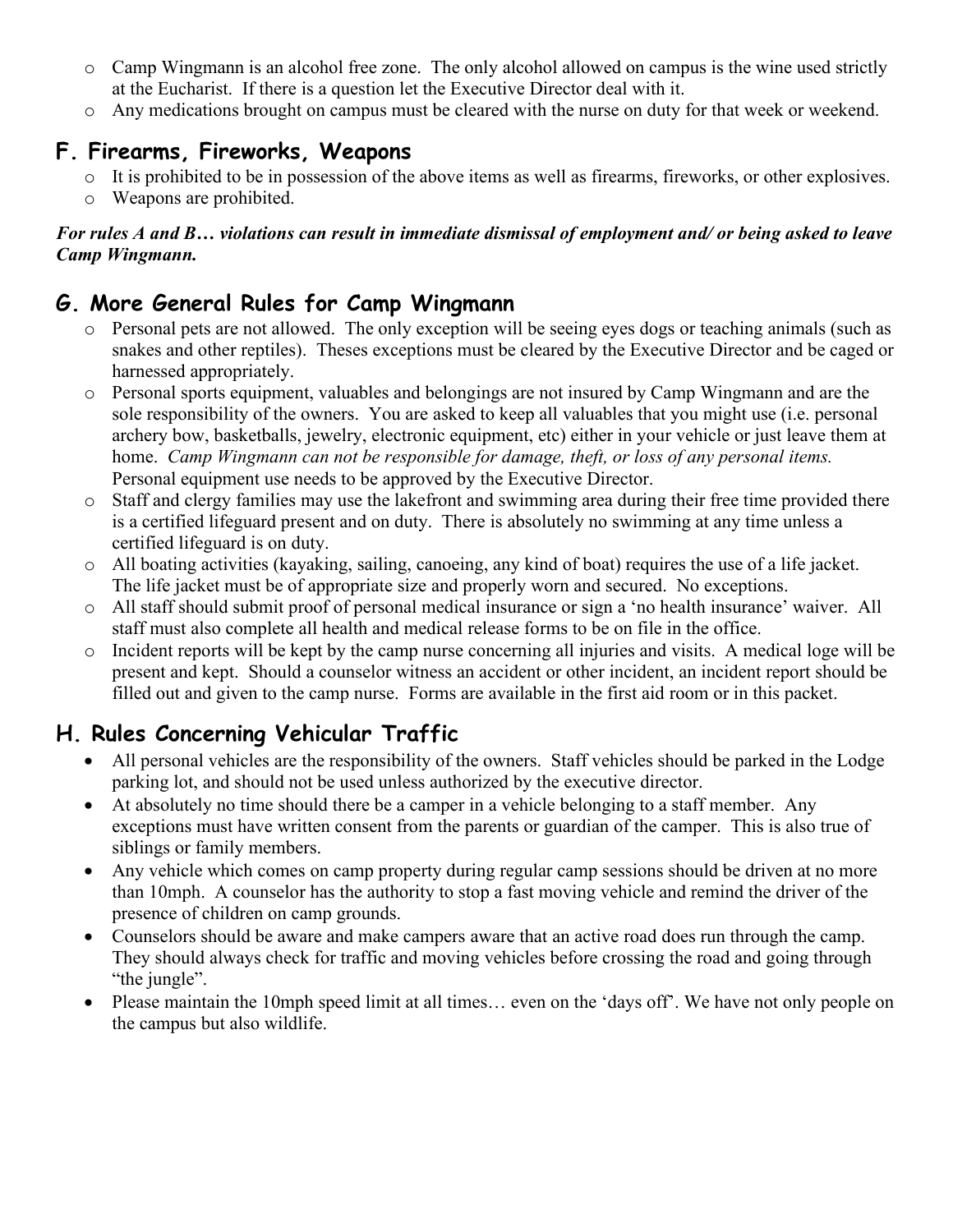# **Camp Wingmann Counselor Handbook**

# **Tips on Being a**



# **Super Counselor**

#### **1. Hiring Policy:**

All potential employees will

- Submit a written and signed job application which includes a pleadge of good, moral conduct and permission to conduct background checks.
- Have an interview with the Camp Director
- Have three references to be checked
- Have background checks by:
	- o FDLE
	- o Local Law enforcement
	- o Sex offender registry
- + Sign an emplyment Contract

#### **2. Required Training of Staff**

Every counselor will receive training in the following areas:

- o How to be a counselor
- o Camp Wingamann rules and regulations
- o Camp Wingmann policy and procedures
- o Adult Sexual Misconduct Prevention (Safeguarding God's Children, etc)
- o Chile Sexual Abuse Prevention (Safeguarding God's Children, etc)
- o Basic First Aid and CPR Training

#### **3. Staff- Camper Relationships**

o There will be no romantic or sexual relationships between staff and campers at Camp Winmann period! If a staff member is caught engaing in this their employment for the summer will be terminated.

#### **4. Staff- Staff Relationships**

o No public displays of affection (PDA's). There is an exception for married couples.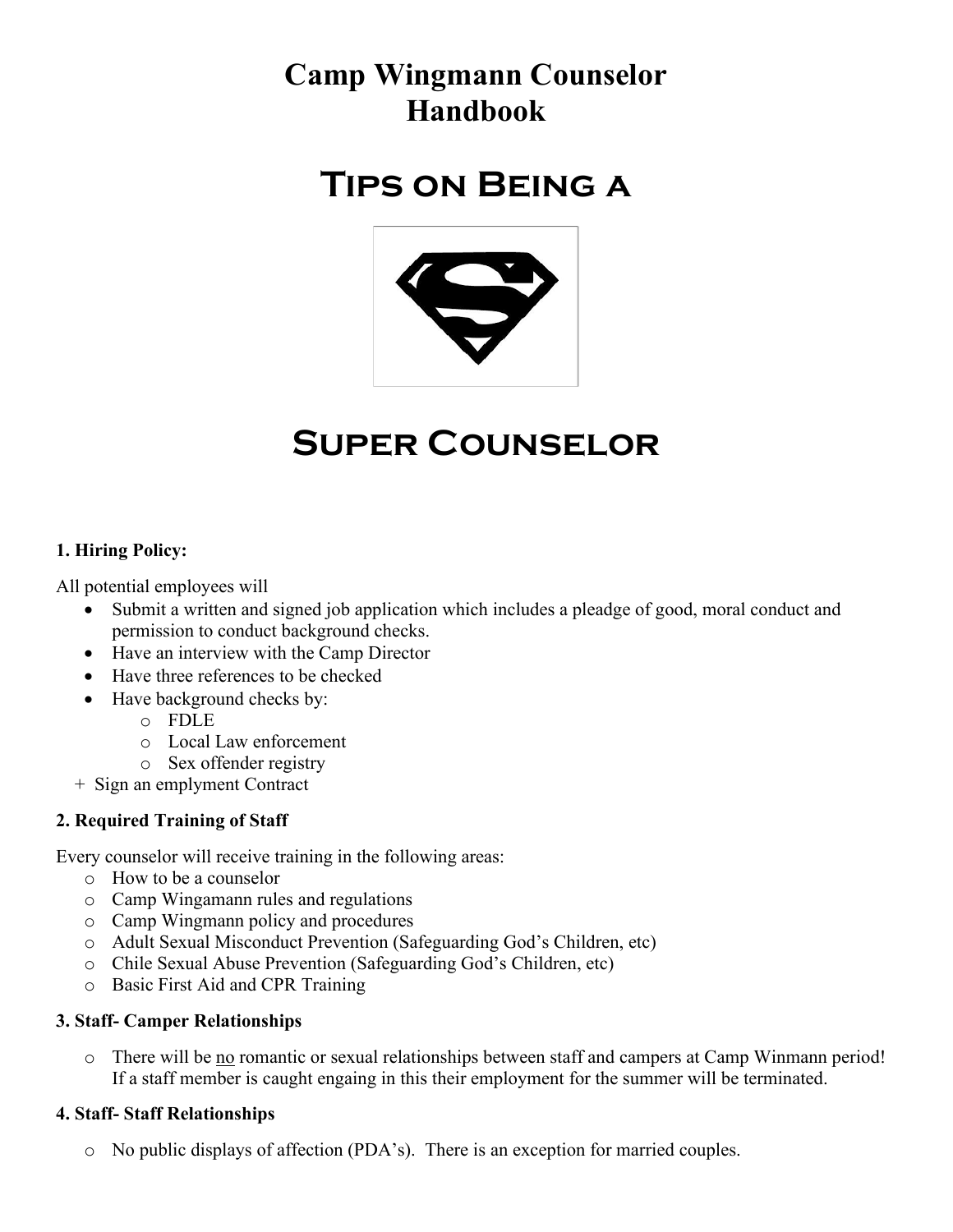- o Any relationship that develops can only be pursued on times when staff is off. Pursuing personal relationships takes the attention off the campers and on to yourselves.
- o There will be no sexual misconduct among the staff.
- o No relationships are allowed between counselors and junior counselors and no relationships are allowed between staff and the CIT's.

#### **5. Staff Week and Weekend Conduct**

- o Females will stay in A-Wing and Males will stay in C-Wing. B-Wing is for female kitchen staff and female nurses.
- o No visiting of halls or rooms or cabins of the opposite sex. Everyone deserves their privacy.
- o Dress approperly when you come into the rotunda.
- o **Staff under eighteen** must first have written parents permission (on file with the office), and the Director's permission to leave campus. **This includes Saturdays off.**
- o Curfew for all counselors, including Saturdays, is 11 p.m. We are insisting that everyone be on campus by 11 p.m.
- o **Wal Mart Runs and other shopping:** *Please plan accordingly*… try and go as groups and only shop on the weekends and **not during camp.**
- o During staff week, camps, and off days there will be no sneaking into the kitchen (this includes pantry closet, freezers, and refridgirators) for snacks. On the weekends between sessions, you will be told what is available for food. We try and budget our food purchases for the camps but we will make sure that there is food for you to snack on!
- o If you watch movies or play video games we ask no R-rated movies and no violent video games. Please, also, turn off the projector when finished… the bulbs for those are incredibly expensive.
- o **Please clean up after yourself and maintain clean and stocked bathrooms.** We do have guests that come to visit or to volunteer and we want the place looking good.
- o **Washer and Dryer:** Please do your laudry on the weekends. Do not leave your laundry in the washer or dryer, remember you are sharing the appliances. Also, please use your own laundry products.
- o Keep your rooms clean and picked up. Parents see these rooms from time to time and we need to set the example.

#### **6. Use of Camp Equipment and Vehicles**

- o The Tahoe may only be driven by Fr. Deke and Mrs. Sindy for insurance reasons.
- o Golf carts may be driven by staff only with permission of the director. They are not for personal use and may not be taken off campus. After use, they must be returned.
- o Unsafe or reckless driving of the golf carts is not allowed.
- o *Any damage that is caused to the Golf Cart or to any other equipment on campus must be reported to the director.*
- o All powered tools including saws, trimmers, mowers, blowers, etc can only be used by staff with permission of the director.
- o All personal vehicles are to be parked in one of the desginated parking places at all times during the camp sessions.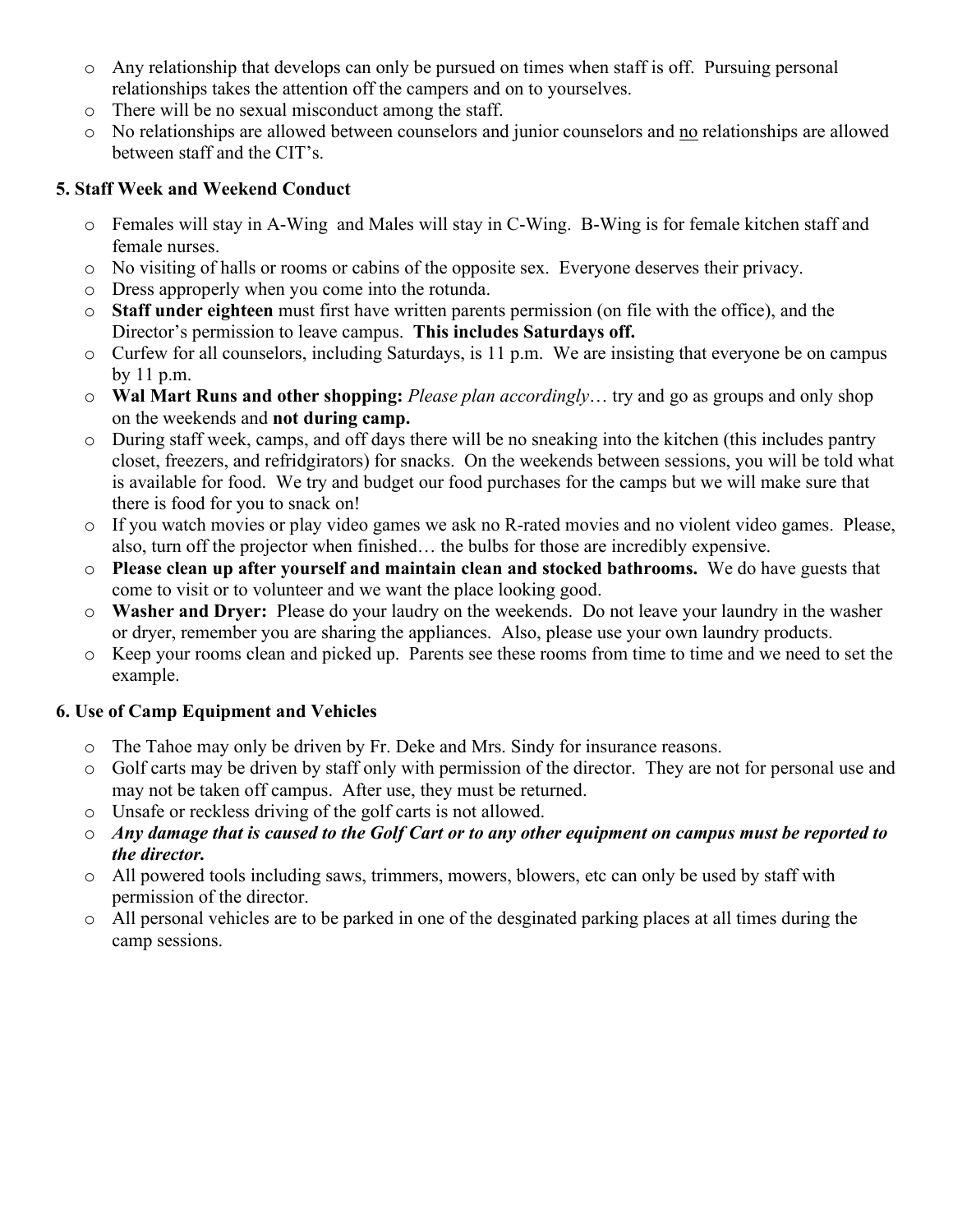# **How to Get in Trouble**

(Not an inclusive List!)

1. Failing to adhere to rules and regulations and the policy and procedures. These are in place to establish a safe and productive working community!

- 2. Yelling at campers to 'Shut up'
- 3. Popping ANYONE with towels.
- 4. Throwing anyone off the docks into the water (horseplay at the lake).
- 5. "Rough- Housing" with campers.
- 6. Use up something and not replenish it or tell anyone we are out.
- 7. Going into the kitchen area during camp sessions.
- 8. Playing games and ignoring your campers (e.i. basketball). Involve your campers in your sports.

#### 9. *Leaving your cabin at night with the Jr. Counselor in charge.*

10. Being out in the rotunda of the Lodge at night after lights out (or on the porch of the cabins). This includes the kitchen crew! You need and those around you need the sleep!

- 11. Going into a cabin or wing of the opposite sex.
- 12. Using a golf cart without permission.
- 13. Driving a personal vehicle during camp sessions.
- 14. Using inappropriate (cussing or otherwise foul) language.
- 15. Telling dirty or inappropriate jokes.
- 16. Telling ghost/ scary stories or not stopping campers from doing the same.

#### 17. *Allowing your campers to keep their phones after lights out or during the daily activities.*

- 18. Sleeping late and/ or avoiding work. This includes sleeping while Jr. Counselor is leading cleaning detail.
- 19. Putting your personal needs ahead of the campers.
- 20. Sitting on the ping-pong table with others and not participating with the campers.

# **How To Get Fired**

(Again, not an inclusive List)

- 1. Endangering a camper or anyone's safety in anyway.
- 2. Having more than a "Friend" relationship with a camper, C.I.T., Jr. Counselor, or camper.
- 3. Having a sexual relationship with another counselor, C.I.T., Jr. Counselor, or camper.
- 4. Not fulfilling your duties, being lazy, late to work, not watching after the campers. Showing up late for work.
- 5. Not knowing where your campers are at all times or leaving campers unattended.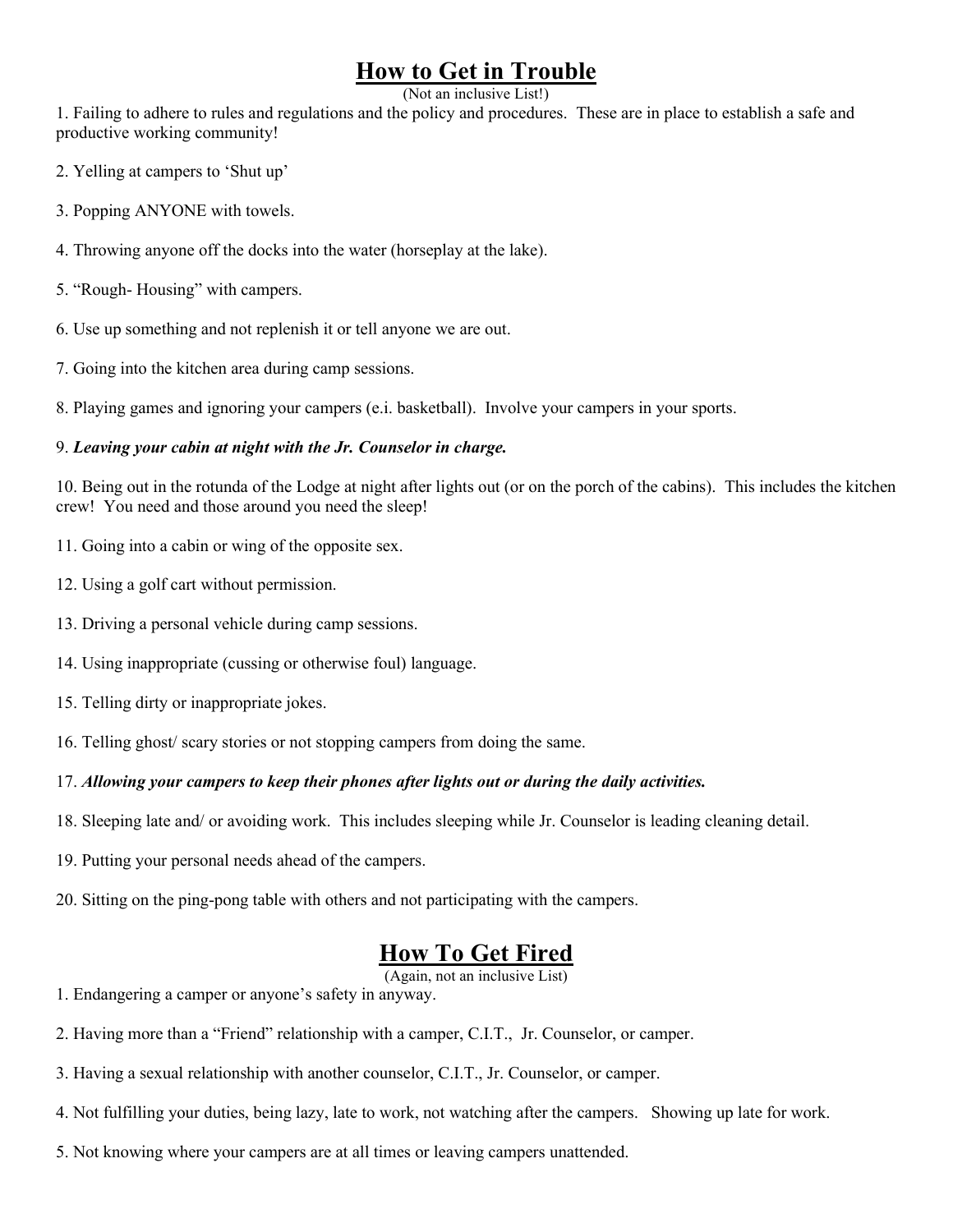# **Tips for being the best counselor you can be.**

# **1. Be Prepared**

- Know how you want something to be done.
- Let the campers know how you want it to be done.
- Make sure the campers are doing it that way.

## **2. Be Alert**

# **A. Within the cabin:**

- As the adult you need to be alert at all times. This includes a **WIDE** variety of situations.
- Make sure you know where your campers are at all times.
- Try and anticipate possible situations and/or problems. For example, 'Will this interaction lead to a fight?' 'Are someone's feelings hurt?' 'Will this get out of hand and/ or become dangerous if I don't get involved now?'
- Stay aware of your surrondings. For example be aware of weather conditions... are your campers drinking enough water? Does it look like a strom is approaching?

# **B. With individual Campers:**

- Do not take campers anywhere alone unless it's a dire emergency... and even then call the nurse or other adult to meet you.
- Are your campers taking real showers? Are they changing their cloths regularly? Are they taking care of personal hgiene?
- Are your campers using the restroom on a regular basis. (This is really important for you elementary kids who might be embarssed about using the bathroom.)
- Are they eating properly? Encourage your campers to eat a balanced diet (not just the desert stuff for example).
- **Here is a biggie: Are your campers drinking enough water? Are you drinking enough water?**
- Is everyone being included in all activities?

# **3. Remember have a sense of humor… be careful but have fun!**

- Camp Wingmann is about finding God, making friends, and having fun!
- If the campers aren't having fun... neither will you. And if you are not having fun... neither will they.
- Attitude is everything! Do not be sarcastic with campers you do not know. Foster a positvie attitude.
- Don't be over bearing... be cool, chill out! However, do not become one of the campers! *You are the adult- you are in charge and that means that you are responsible for their safety!*

# **4. Deal with all camper issues immediately**

- No camper deserves to be outcast or ridiculed. Deal with any situations where kids are being bullied, left out, touched inapproperly, threatened, etc. If it is approperate up issues again at the cabin devotions. *What does it mean to live in community under Christ?*
- However, keep issues private when it's private. Not all situations are group teaching opprotunities!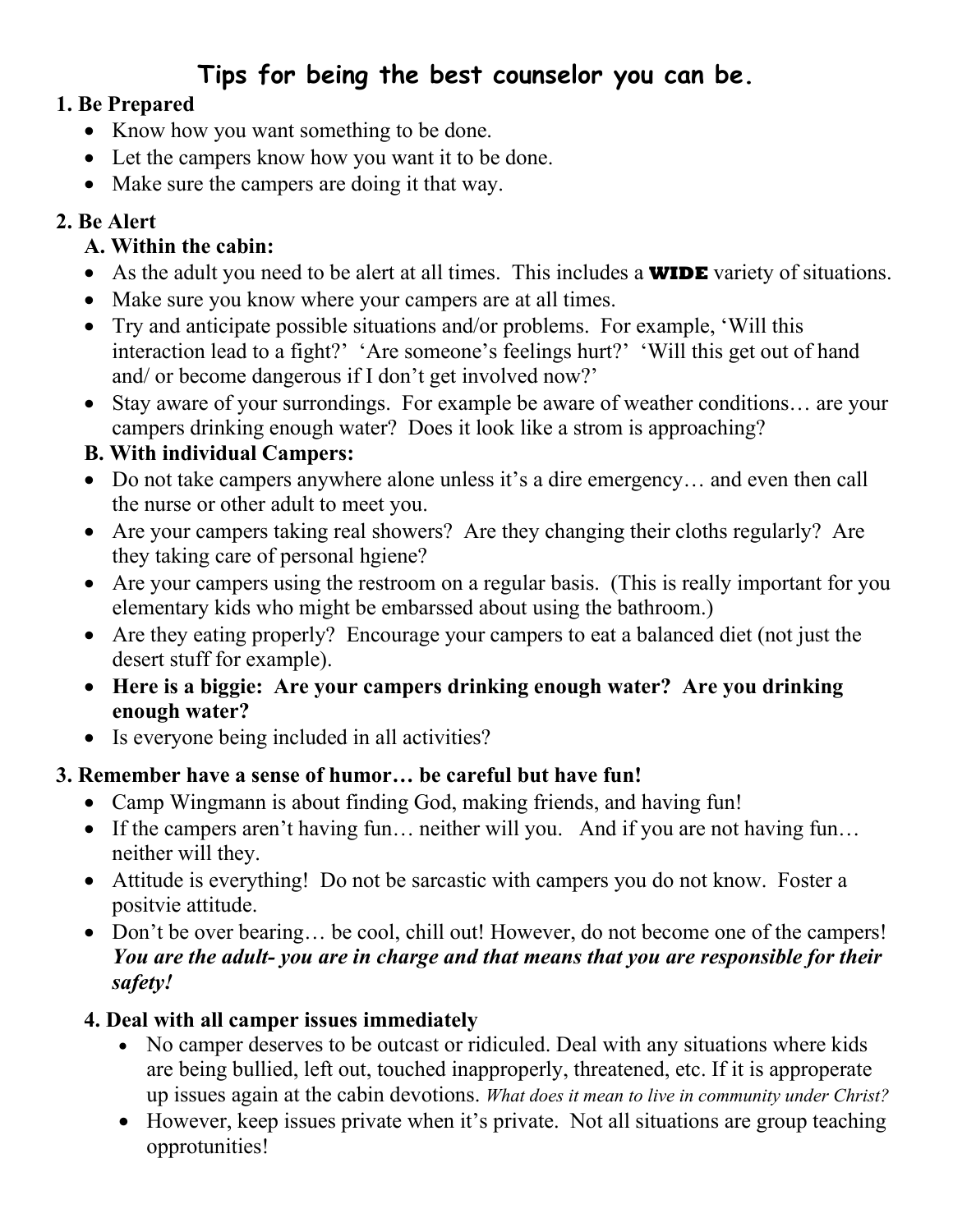# **5. Be Fair with all concerned**

- Remember all campers have paid (or where paid for) all at the same amount. Just because you may know one of your campers well does not mean that you should spend all your time reacquainting yourselves. Bottom line: **DO NOT PLAY FAVORITES!**
- If you know some of your campers from past camps or whatever use those relationships to help other campers into the cabin environment. They will respect you all the more as a leader if you do this… remember they will be looking to you as the leader.

# **6. Be the adult… Be the Leader God has called you to be!!**

- Lead by example. Maintain a positive attitude, even when you may not feel so positive. For example, if you complain about the food- so will your campers. If you wine about how tired you are… so will your campers. They are looking to you as the leader. *Remember… it may be week four for you but for the campers that week… its week one!*
- Leave gossip and rumors out of your daily life at camp. If you are gossiping or partaking in rumors about fellow campers it can lead to hurt feelings and broken community. Your campers will follow your lead so just don't do it. Gossip in any form takes away from the reason of why you are here.

# **7. Be Consistent**

- Think before you speak... mean what you say and say what you mean.
- Follow the rules of the camp and the cabin and set the example. If you don't do this consistently then they won't.
- Do not yell at your campers or tell them to 'Shut Up'. Use the "God is good..." method of getting your groups attention.

# **8. Remember… Be Positive!**

- The summer program at Camp Wingmann is desinged to be a time and place that is 'set apart'. We are striving to make this a safe place where kids can come to know and grow in Christ. Your campers have not come here to be yelled at or belittled (many of them get this kind of treatment in their homes or schools).
- If you are prepared, consistent, and yes, have a sense of humor, you will not need to yell at your campers.
- If you find yourself in a position where campers are not listening to you... then wait. Make it clear that they are using up their time (i.e. canteen, swimming, etc.). If you need to speak to the camp director or the assistant director for ways of improving responsivesness in the cabin.
- DO NOT get caught up in the heat of the moment and never argue with a kid... set the rule and be firm in following through. Again, NO YELLING! One way of getting the attention of your campers is to have your sit out on an activity.

# **BOTTOM LINE: KNOW WHAT IS GOING ON WITH YOUR CAMPERS—THAT IS YOUR JOB!**